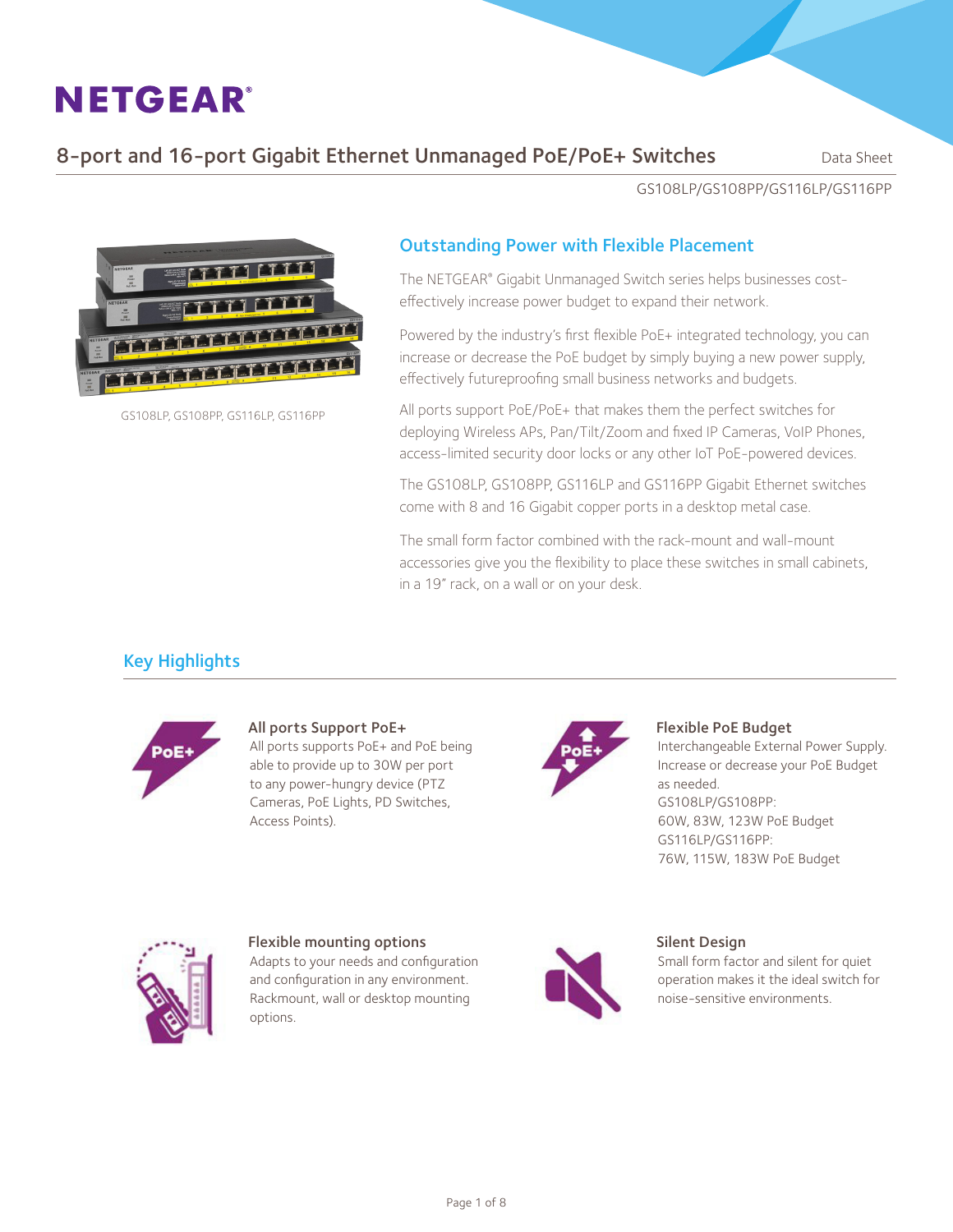## 8-port and 16-port Gigabit Ethernet Unmanaged PoE/PoE+ Switches Data Sheet

GS108LP/GS108PP/GS116LP/GS116PP

### Hardware at a Glance

| <b>Model Name</b> | Form-Factor                   | 10/100/1000<br>Base-T RJ45<br>ports | PoE/PoE+<br>802.3af/<br>802.3at Ports | PoE Budget/PSU                       | LED's                              | <b>PSU Supported/</b><br>PoE Budget      | Fans    |
|-------------------|-------------------------------|-------------------------------------|---------------------------------------|--------------------------------------|------------------------------------|------------------------------------------|---------|
| <b>GS108LP</b>    | Desktop, wall<br>& rack mount | 8                                   | 8                                     | PoE Budget: 60W<br>PSU: 67.5W        | Power, Port<br>Link/Speed/Activity | PSU: 67.5W/90W/130W<br>PoE: 60W/83W/123W | Fanless |
| <b>GS108PP</b>    | Desktop, wall<br>& rack mount | 8                                   | 8                                     | PoE Budget: 123W<br><b>PSU: 130W</b> | Power, Port<br>Link/Speed/Activity | PSU: 67.5W/90W/130W<br>PoE: 60W/83W/123W | Fanless |
| GS116LP           | Desktop, wall<br>& rack mount | 16                                  | 16                                    | PoE Budget: 76W<br><b>PSU: 90W</b>   | Power, Port<br>Link/Speed/Activity | PSU: 90W/130W/200W<br>PoE: 76W/115W/183W | Fanless |
| GS116PP           | Desktop, wall<br>& rack mount | 16                                  | 16                                    | PoE Budget: 183W<br><b>PSU: 200W</b> | Power, Port<br>Link/Speed/Activity | PSU: 90W/130W/200W<br>PoE: 76W/115W/183W | Fanless |

#### NETGEAR <u>s arti nit</u>  $\begin{array}{c}\n\hline\n\text{Rower} \\
\hline\n\text{Rower} \\
\text{PoE Max}\n\end{array}$

#### GS108LP/GS108PP

- • 8 x Gig Copper Ports
- • 8 x 802.3af/802.3at Ports
- • Desktop, Wall-mount and 19-inch Rackmountable
- • Small Form Factor

#### فالحاجات والحاجا البارجان بالجانبات T

#### GS116LP/GS116PP

- 16 x Gig Copper Ports
- • 16 x 802.3af/802.3at Ports
- • Desktop, Wall-mount and 19-inch Rackmountable
- • Small Form Factor



#### GS108LP/GS108PP rear

• Interchangeable External Power Supply



#### GS116LP/GS116PP rear

• Interchangeable External Power Supply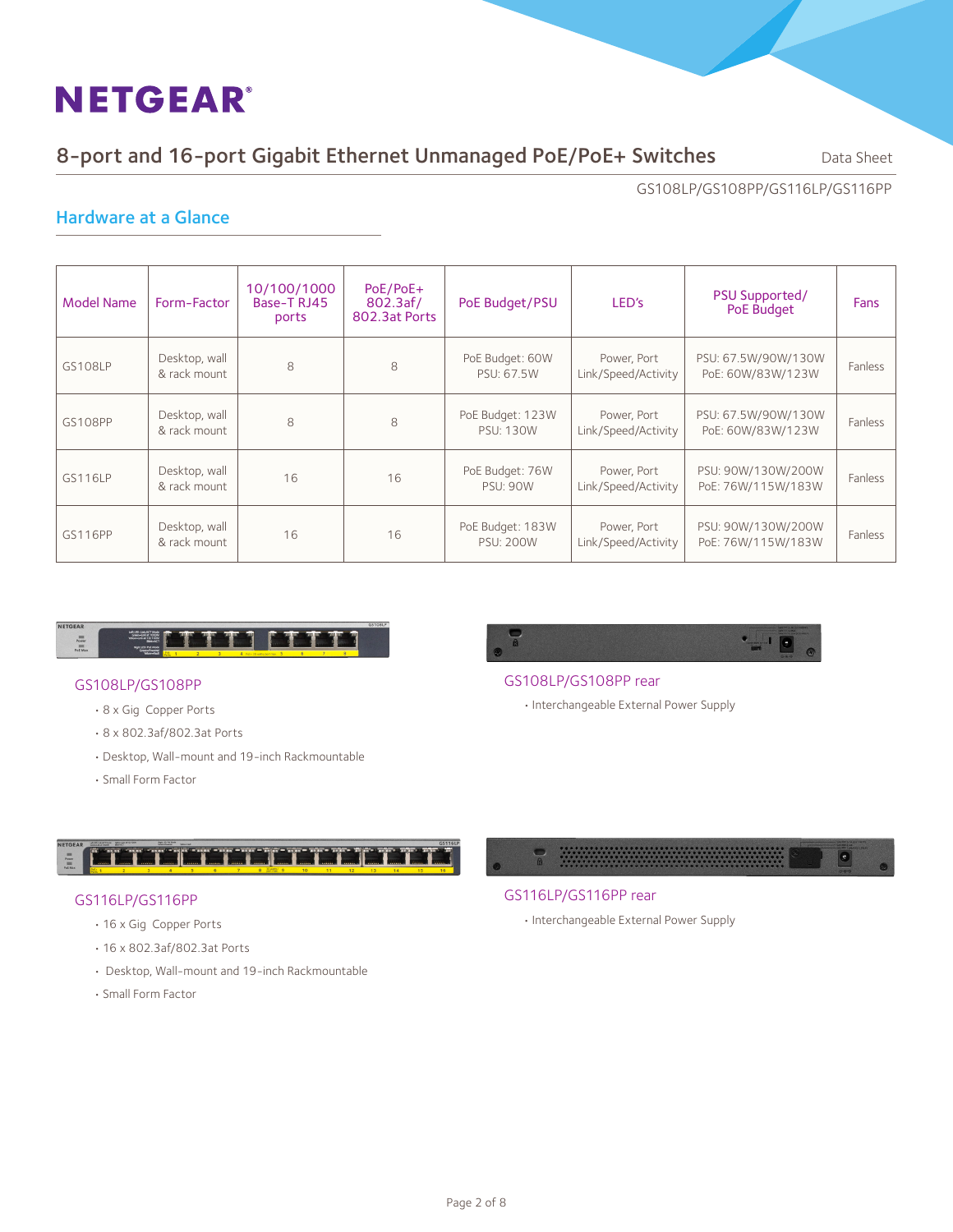### 8-port and 16-port Gigabit Ethernet Unmanaged PoE/PoE+ Switches Data Sheet

#### Example Application

GS108LP/GS108PP/GS116LP/GS116PP

### GS108LP/GS108PP in a Business Environment



#### GS108LP/GS108PP in a Business Environment

The following table describes the PoE classes and switch allocations.

| Device<br><b>Class</b> | Standard     | <b>Class Description</b> | Minimum Power Allocated<br>to the Powered Device | Range of Power Delivered<br>to the Powered Device |
|------------------------|--------------|--------------------------|--------------------------------------------------|---------------------------------------------------|
| $\Omega$               | PoE and PoE+ | Default Power (full)     | 0.44W                                            | $.044W - 12.95W$                                  |
|                        | PoE and PoE+ | Very Low Power           | 4.0W                                             | $0.44W - 3.84W$                                   |
|                        | PoE and PoE+ | Low Power                | 7.0W                                             | $3.84W - 6.49W$                                   |
|                        | PoE and PoE+ | Mid Power                | 15.4W                                            | $6.49W - 12.95W$                                  |
| 4                      | PoE only     | High Power               | 30.0W                                            | 12.95W - 25.5W                                    |

### Why the NETGEAR PoE/PoE+ Switches are ideal for SMB

- Upgradable PoE budget with interchangeable power supplies
- Small form factor and silent for quiet operation
- Plug-and-play, automatic connectivity to your router or modem
- Prioritize voice and video traffic
- Lifetime Warranty\* plus lifetime online support and lifetime Next Business Day (NBD) replacement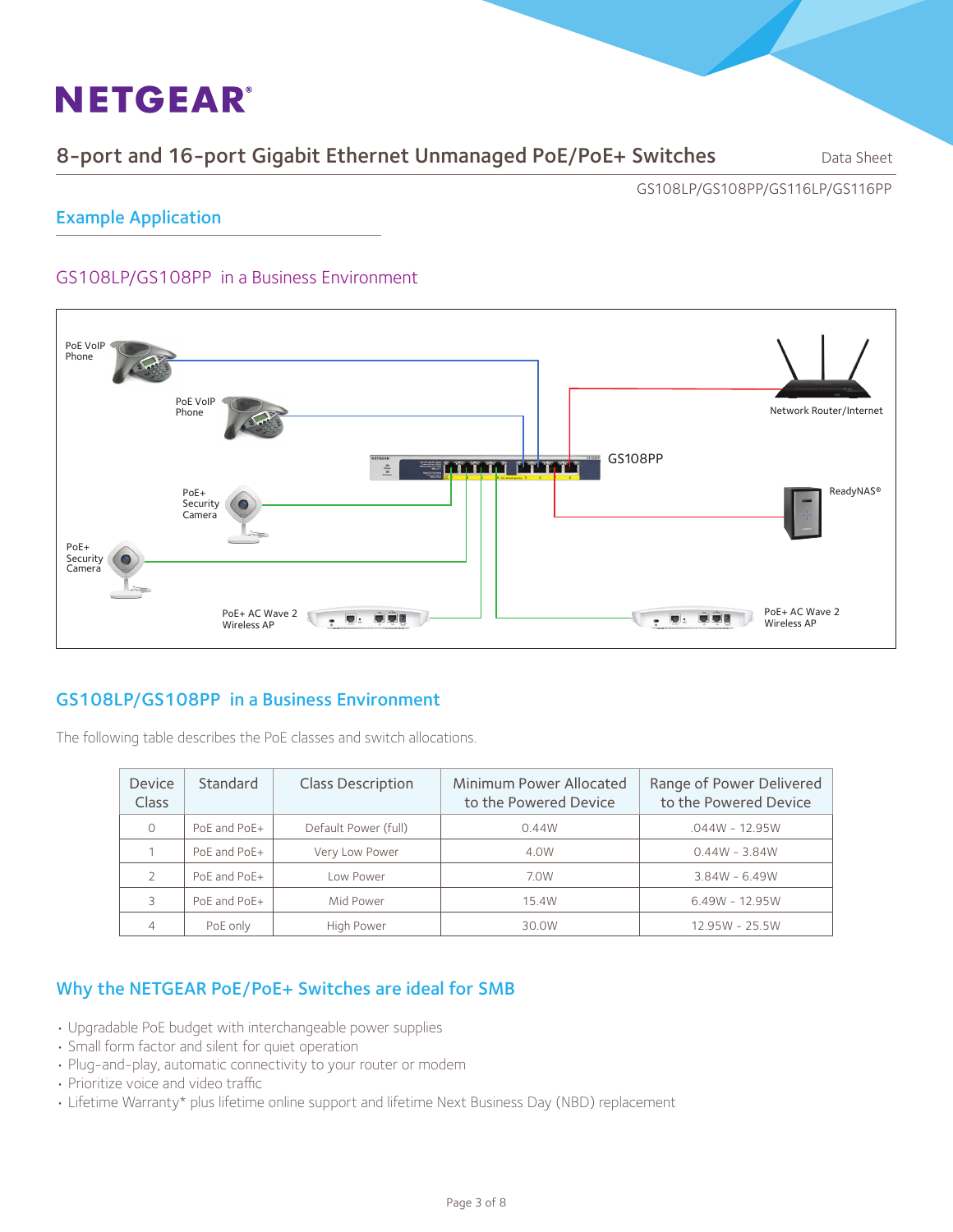## 8-port and 16-port Gigabit Ethernet Unmanaged PoE/PoE+ Switches Data Sheet

GS108LP/GS108PP/GS116LP/GS116PP

#### Accessory Power Adapters

Increase or decrease your PoE budget anytime by simply upgrading your switch Power Supply, without having to purchase a new switch. Future-proof your PoE budget with GS108LP or GS116LP. And if you have power-hungry devices and directly need a high power PoE switch, buy GS108PP or GS116PP. This unique combination from NETGEAR Business makes these switches the most adaptive in the market.

The following table describes the Accessory Power Adapters which are sold separately:

| Switch Model        | Power Adapter Model<br>Power Adapter Wattage |             | PoE+ Power Wattage |  |
|---------------------|----------------------------------------------|-------------|--------------------|--|
| GS108LP             | EPS90W                                       | 90W         | 83W                |  |
| (Comes w/ 67.5W PA) | EPS130W                                      | <b>130W</b> | 123W               |  |
| GS108PP             | EPS90W                                       | 90W         | 83W                |  |
| (Comes w/ 130W PA)  | EPS130W                                      | 130W        | 123W               |  |
| GS116LP             | EPS90W                                       | 90W         | 76W                |  |
| (Comes w/ 90W PA)   | <b>EPS130W</b>                               | 130W        | 115W               |  |
|                     | EPS200W                                      | 200W        | <b>183W</b>        |  |
| GS116PP             | EPS90W                                       | 90W         | 76W                |  |
| (Comes w/ 200W PA)  | EPS130W                                      | 130W        | 115W               |  |
|                     | EPS200W                                      | 200W        | <b>183W</b>        |  |

### Technical Specifications for Accessory Power Adapters

| <b>PRODUCT</b>             | <b>GS108LP</b>                    | GS108PP | GS116LP | <b>GS116PP</b> |  |  |
|----------------------------|-----------------------------------|---------|---------|----------------|--|--|
| Power Adapters warranty    | 2-years                           |         |         |                |  |  |
| <b>Technical Support</b>   | 90 days of free technical support |         |         |                |  |  |
| ProSUPPORT Contract option | Νo                                |         |         |                |  |  |
| Auto-applied contracts     | Nο                                |         |         |                |  |  |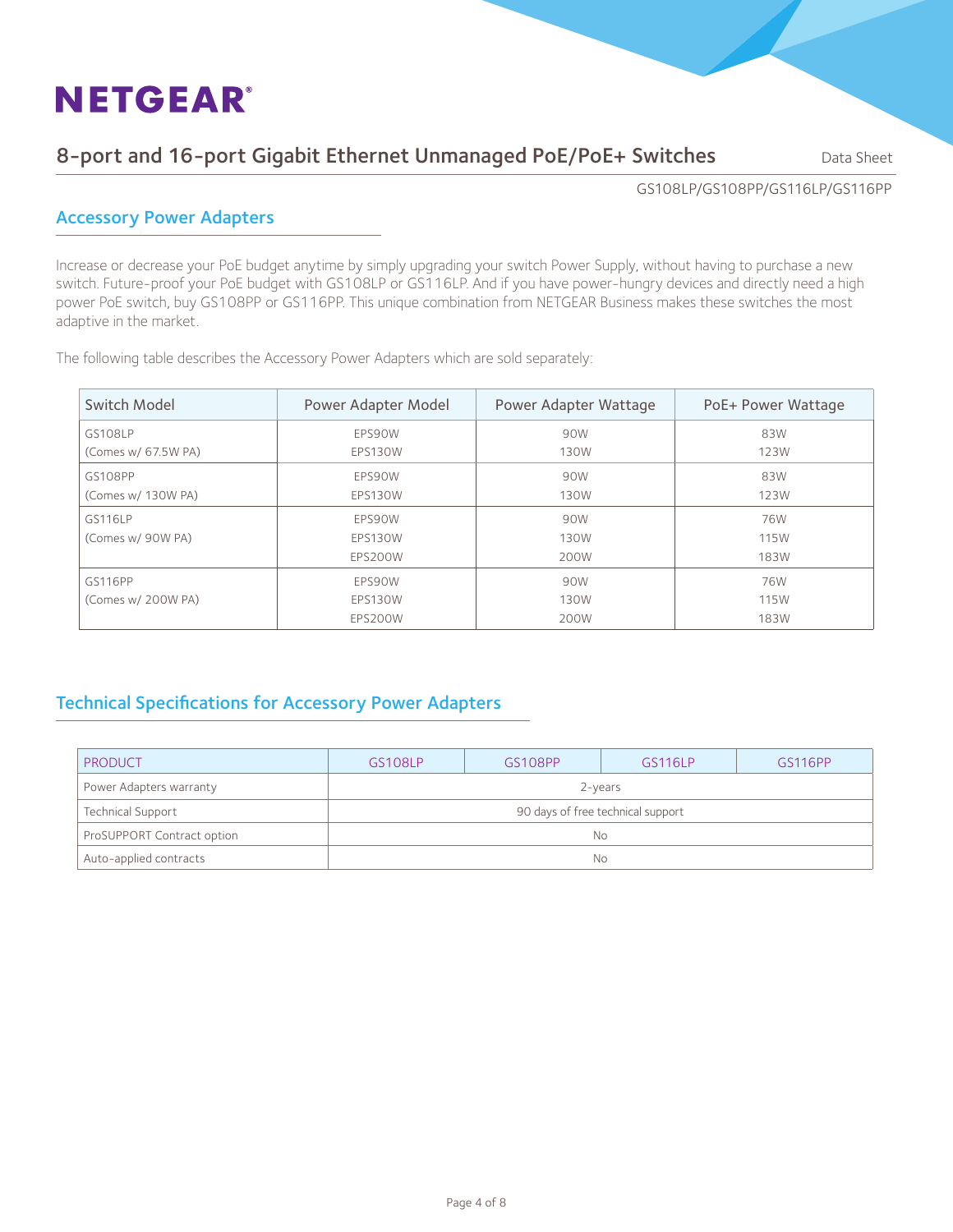## 8-port and 16-port Gigabit Ethernet Unmanaged PoE/PoE+ Switches Data Sheet

GS108LP/GS108PP/GS116LP/GS116PP

## Technical Specifications

| <b>PRODUCT</b>                                                    | <b>GS108LP</b>                                                                        | <b>GS108PP</b>                                                                        | <b>GS116LP</b>                                                                      | <b>GS116PP</b>                                                                      |  |
|-------------------------------------------------------------------|---------------------------------------------------------------------------------------|---------------------------------------------------------------------------------------|-------------------------------------------------------------------------------------|-------------------------------------------------------------------------------------|--|
|                                                                   | <b>Market Anna</b><br>$\frac{1}{2}$                                                   | <b>WATER STATE</b>                                                                    |                                                                                     | . <b>A B B B B B B B B B B B B B B B</b>                                            |  |
| Gigabit Ethernet RJ-45 Copper ports<br>(10M/100M/1G) - 1000BASE-T | 8                                                                                     |                                                                                       | 16                                                                                  |                                                                                     |  |
| PoE/PoE+ Ports                                                    | 8 PoE+<br>(60W PoE budget)                                                            | 8 PoE+<br>(123W PoE budget)                                                           | 16 PoE+<br>(76W PoE budget)                                                         | 16 PoE+<br>(183W PoE budget)                                                        |  |
| Power Supply                                                      | External<br>Input 54V 1.25A (67.5W)                                                   | External<br>Input 54V 2.4A (130W)                                                     | External<br>Input 54V 1.66A (90W)                                                   | External<br>Input 54V 3.7A (200W)                                                   |  |
| Power Supply Supported                                            | External<br>Input 54V 2.4A (130W)<br>Input 54V 1.66A (90W)<br>Input 54V 1.25A (67.5W) | External<br>Input 54V 2.4A (130W)<br>Input 54V 1.66A (90W)<br>Input 54V 1.25A (67.5W) | External<br>Input 54V 3.7A (200W)<br>Input 54V 2.4A (130W)<br>Input 54V 1.66A (90W) | External<br>Input 54V 3.7A (200W)<br>Input 54V 2.4A (130W)<br>Input 54V 1.66A (90W) |  |
| Form Factor                                                       |                                                                                       |                                                                                       | Desktop/Rackmount/Wall-Mount                                                        |                                                                                     |  |
| PRODUCT SPECIFICATIONS                                            |                                                                                       |                                                                                       |                                                                                     |                                                                                     |  |
| Gigabit Ports                                                     |                                                                                       | 8                                                                                     |                                                                                     | 16                                                                                  |  |
| Max MAC entries                                                   |                                                                                       |                                                                                       | 4K                                                                                  |                                                                                     |  |
| <b>Buffer Size</b>                                                | 192KB                                                                                 |                                                                                       | 1MB                                                                                 |                                                                                     |  |
| Energy Efficient Enthernet<br>(IEEE 802.3az complaint)            | Yes                                                                                   |                                                                                       |                                                                                     |                                                                                     |  |
| POE SUPPORT                                                       |                                                                                       |                                                                                       |                                                                                     |                                                                                     |  |
| 802.3af                                                           |                                                                                       | Ports 1-8                                                                             |                                                                                     | Ports 1-16                                                                          |  |
| 802.3at                                                           | Ports 1-8                                                                             |                                                                                       |                                                                                     | Ports 1-16                                                                          |  |
| PoE Max Power Per Port                                            |                                                                                       |                                                                                       | Up to 15.4w for 802.3af and 30W for 802.3at                                         |                                                                                     |  |
| Total PoE Power Budget                                            | 60W                                                                                   | 123W                                                                                  | 76W                                                                                 | <b>183W</b>                                                                         |  |
| PERFORMANCE SPECIFICATION                                         |                                                                                       |                                                                                       |                                                                                     |                                                                                     |  |
| Forwarding modes                                                  | Store-and-forward                                                                     |                                                                                       |                                                                                     |                                                                                     |  |
| Bandwidth                                                         | 16Gbps<br>32Gbps                                                                      |                                                                                       |                                                                                     |                                                                                     |  |
| Jumbo frame support                                               | Yes                                                                                   |                                                                                       |                                                                                     |                                                                                     |  |
| Acoustic noise (ANSI-S10.12)                                      | O (fanless)                                                                           |                                                                                       |                                                                                     |                                                                                     |  |
| Mean Time Between Failures (MTBF)                                 | 2,752,476 hours<br>2,088,514 hours                                                    |                                                                                       |                                                                                     |                                                                                     |  |
| QUALITY OF SERVICE (QOS)                                          |                                                                                       |                                                                                       |                                                                                     |                                                                                     |  |
| <b>DSCP</b>                                                       | Yes                                                                                   |                                                                                       |                                                                                     |                                                                                     |  |
| IEEE 802.1p COS                                                   | Yes                                                                                   |                                                                                       |                                                                                     |                                                                                     |  |
| Queue WRR Ratio                                                   | 1:3:5:7:8:10:12:15 Weighted Fair Queue (WFQ)                                          |                                                                                       |                                                                                     |                                                                                     |  |
| LEDS                                                              |                                                                                       |                                                                                       |                                                                                     |                                                                                     |  |
| Per port                                                          | Speed, Link, Activity, PoE                                                            |                                                                                       |                                                                                     |                                                                                     |  |
| Per device                                                        | Power Status, PoE Max                                                                 |                                                                                       |                                                                                     |                                                                                     |  |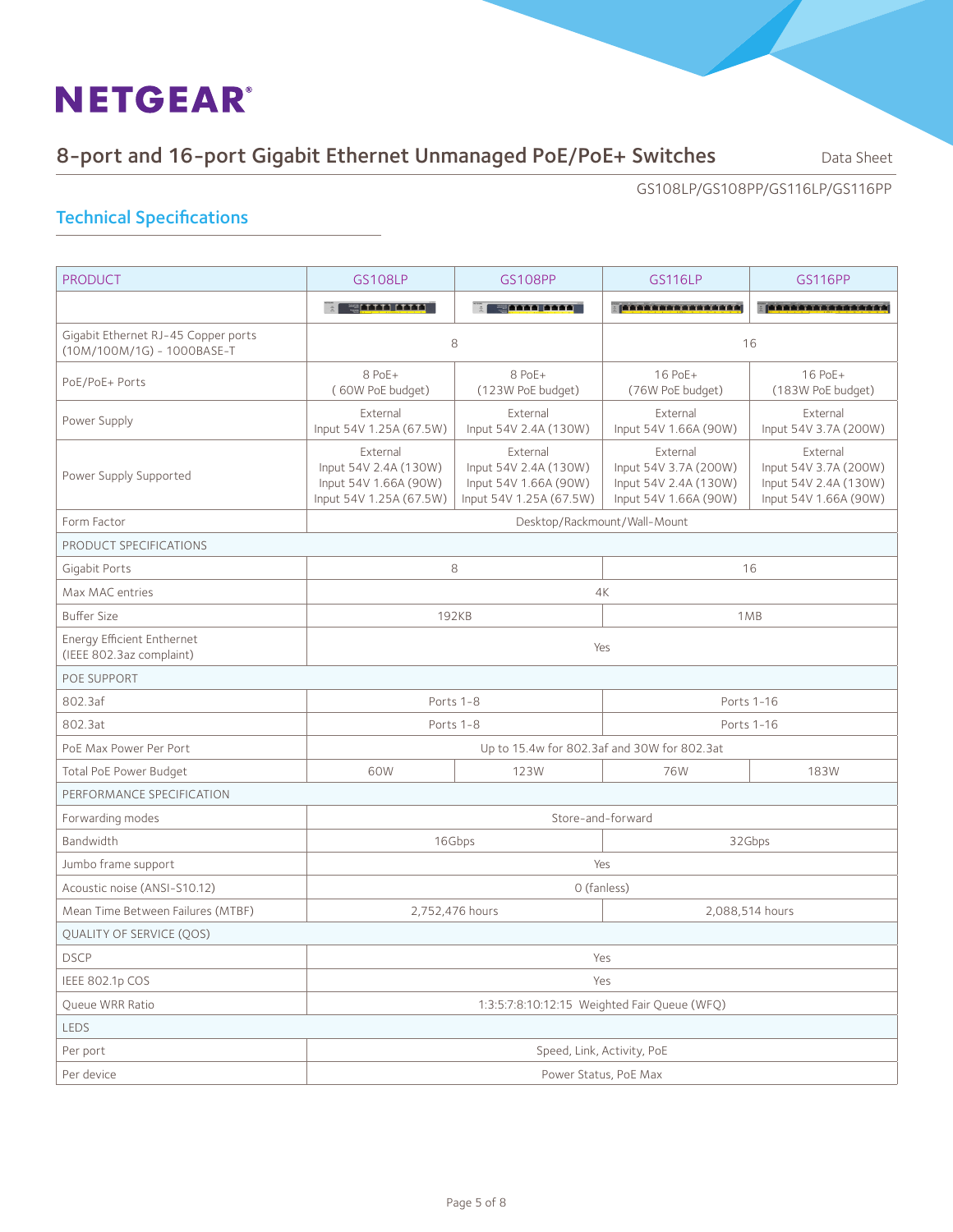## 8-port and 16-port Gigabit Ethernet Unmanaged PoE/PoE+ Switches Data Sheet

GS108LP/GS108PP/GS116LP/GS116PP

## Technical Specifications

| <b>PRODUCT</b>                                                       | <b>GS108LP</b>                                                                        | <b>GS108PP</b>                                                                        | <b>GS116LP</b>                                                                      | <b>GS116PP</b>                                                                      |  |  |
|----------------------------------------------------------------------|---------------------------------------------------------------------------------------|---------------------------------------------------------------------------------------|-------------------------------------------------------------------------------------|-------------------------------------------------------------------------------------|--|--|
| <b>IEEE STANDARDS SUPPORTED</b>                                      |                                                                                       |                                                                                       |                                                                                     |                                                                                     |  |  |
|                                                                      | · IEEE 802.3 Ethernet                                                                 |                                                                                       |                                                                                     |                                                                                     |  |  |
|                                                                      | • IEEE 802.3u 100BASE-TX                                                              |                                                                                       |                                                                                     |                                                                                     |  |  |
|                                                                      | · IEEE 802.3ab 1000BASE-T                                                             |                                                                                       |                                                                                     |                                                                                     |  |  |
|                                                                      | • IEEE 802.1p Class of Service                                                        |                                                                                       |                                                                                     |                                                                                     |  |  |
|                                                                      | · IEEE 802.3az Energy Efficient Ethernet (EEE)                                        |                                                                                       |                                                                                     |                                                                                     |  |  |
|                                                                      | · IEEE 802.3i 10BASE-T Ethernet                                                       |                                                                                       |                                                                                     |                                                                                     |  |  |
|                                                                      | • IEEE 802.3x Flow Control                                                            |                                                                                       |                                                                                     |                                                                                     |  |  |
| PHYSICAL SPECIFICATIONS                                              |                                                                                       |                                                                                       |                                                                                     |                                                                                     |  |  |
| Dimensions ( $W \times D \times H$ )                                 |                                                                                       | 236 x 102 x 27 mm<br>$9.29 \times 4.02 \times 1.06$ in                                | 286 x 102 x 27 mm<br>11.26 x 4.02 x 1.06 in                                         |                                                                                     |  |  |
| Weight                                                               |                                                                                       | $0.6$ kg<br>$(1.32 \text{ lb})$                                                       | $0.88$ kg<br>$(1.94 \text{ lb})$                                                    |                                                                                     |  |  |
| POWER CONSUMPTION                                                    |                                                                                       |                                                                                       |                                                                                     |                                                                                     |  |  |
| Power Supply                                                         | External<br>Input 54V 1.25A (67.5W)                                                   | External<br>Input 54V 2.4A (130W)                                                     | External<br>Input 54V 1.66A (90W)                                                   | External<br>Input 54V 3.7A (200W)                                                   |  |  |
| Power Supply Supported                                               | External<br>Input 54V 2.4A (130W)<br>Input 54V 1.66A (90W)<br>Input 54V 1.25A (67.5W) | External<br>Input 54V 2.4A (130W)<br>Input 54V 1.66A (90W)<br>Input 54V 1.25A (67.5W) | External<br>Input 54V 3.7A (200W)<br>Input 54V 2.4A (130W)<br>Input 54V 1.66A (90W) | External<br>Input 54V 3.7A (200W)<br>Input 54V 2.4A (130W)<br>Input 54V 1.66A (90W) |  |  |
| Max power (worst case, all ports used,<br>line-rate traffic) (Watts) | 67.5W                                                                                 | <b>130W</b>                                                                           | 90W                                                                                 | 200W                                                                                |  |  |
| Min power (link-down standby) (Watts)                                | 1.08W                                                                                 |                                                                                       | 2.68W                                                                               |                                                                                     |  |  |
| Heat Dissipation (max and min) (BTU/hr)                              | 230.85 BTU/ 3.69 BTU                                                                  | 444.6 BTU/ 3.69 BTU                                                                   | 270.18 BTU/ 9.18 BTU                                                                | 680.58 BTU/ 9.14 BTU                                                                |  |  |
| Energy Efficient Ethernet (EEE) IEEE 802.3az                         | Yes                                                                                   |                                                                                       |                                                                                     |                                                                                     |  |  |
| Short cable power reduction                                          | Yes                                                                                   |                                                                                       |                                                                                     |                                                                                     |  |  |
| Auto power-down                                                      | Yes                                                                                   |                                                                                       |                                                                                     |                                                                                     |  |  |
| Fan(s)                                                               | O (fanless)                                                                           |                                                                                       |                                                                                     |                                                                                     |  |  |
| <b>ENVIRONMENTAL SPECIFICATIONS</b>                                  |                                                                                       |                                                                                       |                                                                                     |                                                                                     |  |  |
| Operating                                                            |                                                                                       |                                                                                       |                                                                                     |                                                                                     |  |  |
| Operating temperature                                                | 0° to 40°C (32° to 104°F)                                                             |                                                                                       |                                                                                     |                                                                                     |  |  |
| Humidity                                                             | 90% maximum relative humidity (RH), non-condensing                                    |                                                                                       |                                                                                     |                                                                                     |  |  |
| Altitude                                                             | 10,000 ft (3,000 m) maximum                                                           |                                                                                       |                                                                                     |                                                                                     |  |  |
| Storage                                                              |                                                                                       |                                                                                       |                                                                                     |                                                                                     |  |  |
| Storage temperature                                                  | $-20^{\circ}$ to 70°C (-4° to 158°F)                                                  |                                                                                       |                                                                                     |                                                                                     |  |  |
| Humidity                                                             | 95% maximum relative humidity (RH), non-condensing                                    |                                                                                       |                                                                                     |                                                                                     |  |  |
| Altitude                                                             | 10,000 ft (3,000 m) maximum                                                           |                                                                                       |                                                                                     |                                                                                     |  |  |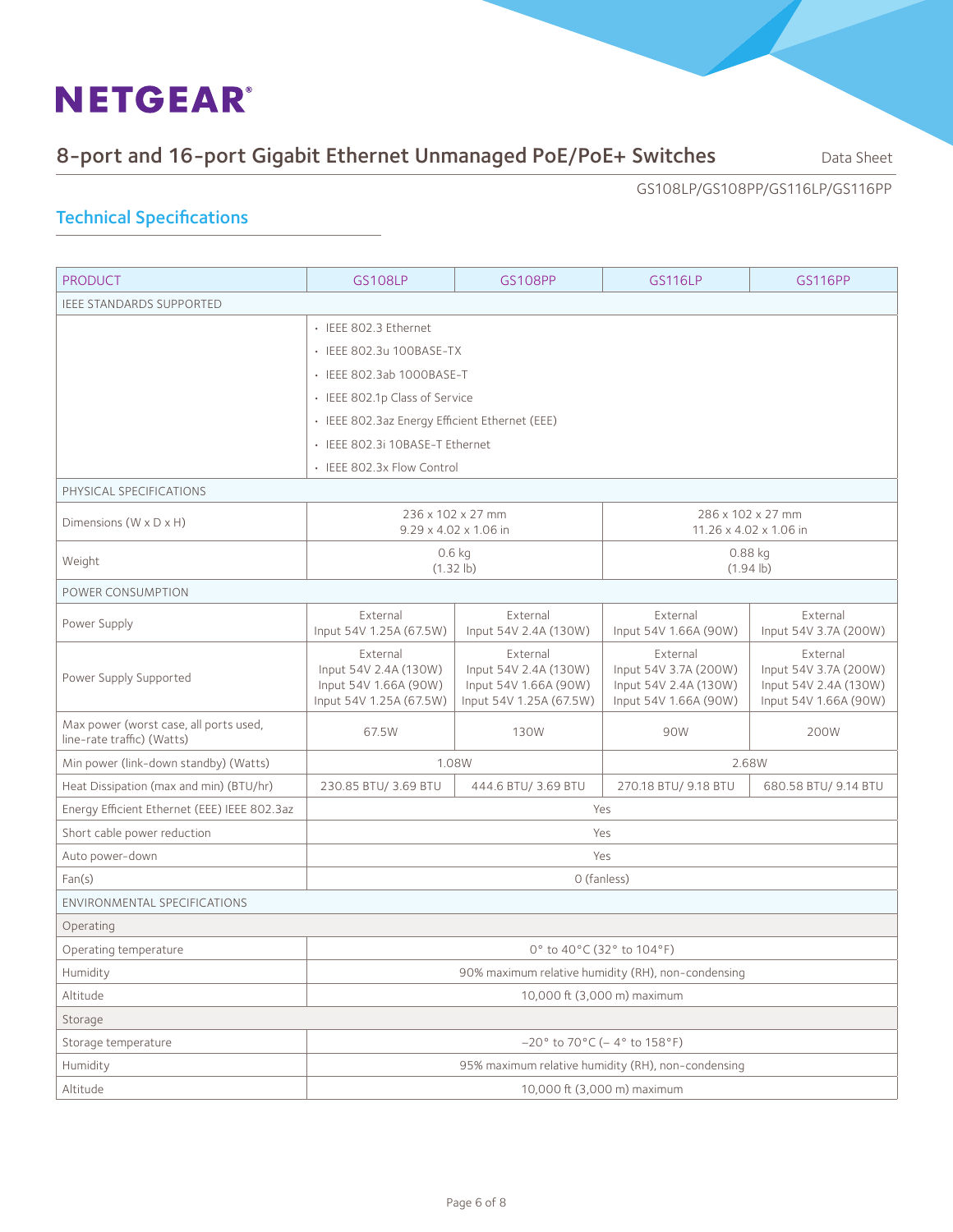## 8-port and 16-port Gigabit Ethernet Unmanaged PoE/PoE+ Switches Data Sheet

GS108LP/GS108PP/GS116LP/GS116PP

## Technical Specifications

| <b>PRODUCT</b>                            | <b>GS108LP</b><br><b>GS108PP</b><br><b>GS116LP</b><br><b>GS116PP</b>                            |                             |              |  |  |  |
|-------------------------------------------|-------------------------------------------------------------------------------------------------|-----------------------------|--------------|--|--|--|
| ELECTROMAGNETIC EMISSIONS AND IMMUNITY    |                                                                                                 |                             |              |  |  |  |
| Certifications                            | 47 CFR FCC Part 15, SubpartB, Class A<br>ICES-003:2016 Issue 6, Class A<br>ANSI C63.4:2014      |                             |              |  |  |  |
|                                           | 55032:2012+AC:2013, Class A<br>EN 55024:2010<br>EN 61000-3-2:2014, Class A<br>EN 61000-3-3:2013 |                             |              |  |  |  |
|                                           | AS/NZS CISPR 32:2015, Class A                                                                   |                             |              |  |  |  |
|                                           |                                                                                                 | VCCI-CISPR 32:2016, Class A |              |  |  |  |
|                                           |                                                                                                 |                             | <b>KN 35</b> |  |  |  |
|                                           | CNS 13438                                                                                       |                             |              |  |  |  |
| Electromagnetic Compliance (Class A or B) | Class A                                                                                         |                             |              |  |  |  |
| SAFETY                                    |                                                                                                 |                             |              |  |  |  |
| Certifications                            | CB. IEC 60950-1:2005(ed.2) + A1:2009 + A2:2013                                                  |                             |              |  |  |  |
|                                           | UL/cUL Listed; UL60950-1, 2nd Ed. 2014; CAN/CSA C22.2 No. 60950-1-07, 2nd Ed. 2014              |                             |              |  |  |  |
|                                           | EN 60950-1: 2006 + A11:2009 + A1:2010 + A12:2011 + A2:2013                                      |                             |              |  |  |  |
|                                           | AS/NZS 60950.1:2015                                                                             |                             |              |  |  |  |
|                                           | <b>KN32</b>                                                                                     |                             |              |  |  |  |
|                                           | CNS 14336-1                                                                                     |                             |              |  |  |  |
| WARRANTY AND SUPPORT                      |                                                                                                 |                             |              |  |  |  |
| ProSAFE Lifetime Warranty                 |                                                                                                 |                             |              |  |  |  |
|                                           | Lifetime Online Technical Support*                                                              |                             |              |  |  |  |
|                                           | Lifetime Next-Business-Day (NBD) Replacement                                                    |                             |              |  |  |  |
| ProSUPPORT OnCall 24x7 Service Packs**    | Category S2                                                                                     |                             |              |  |  |  |
|                                           | PMB0S12 (1 yr.)<br>PMB0S32 (3 yrs.)<br>PMB0S52 (5 yrs.)                                         |                             |              |  |  |  |